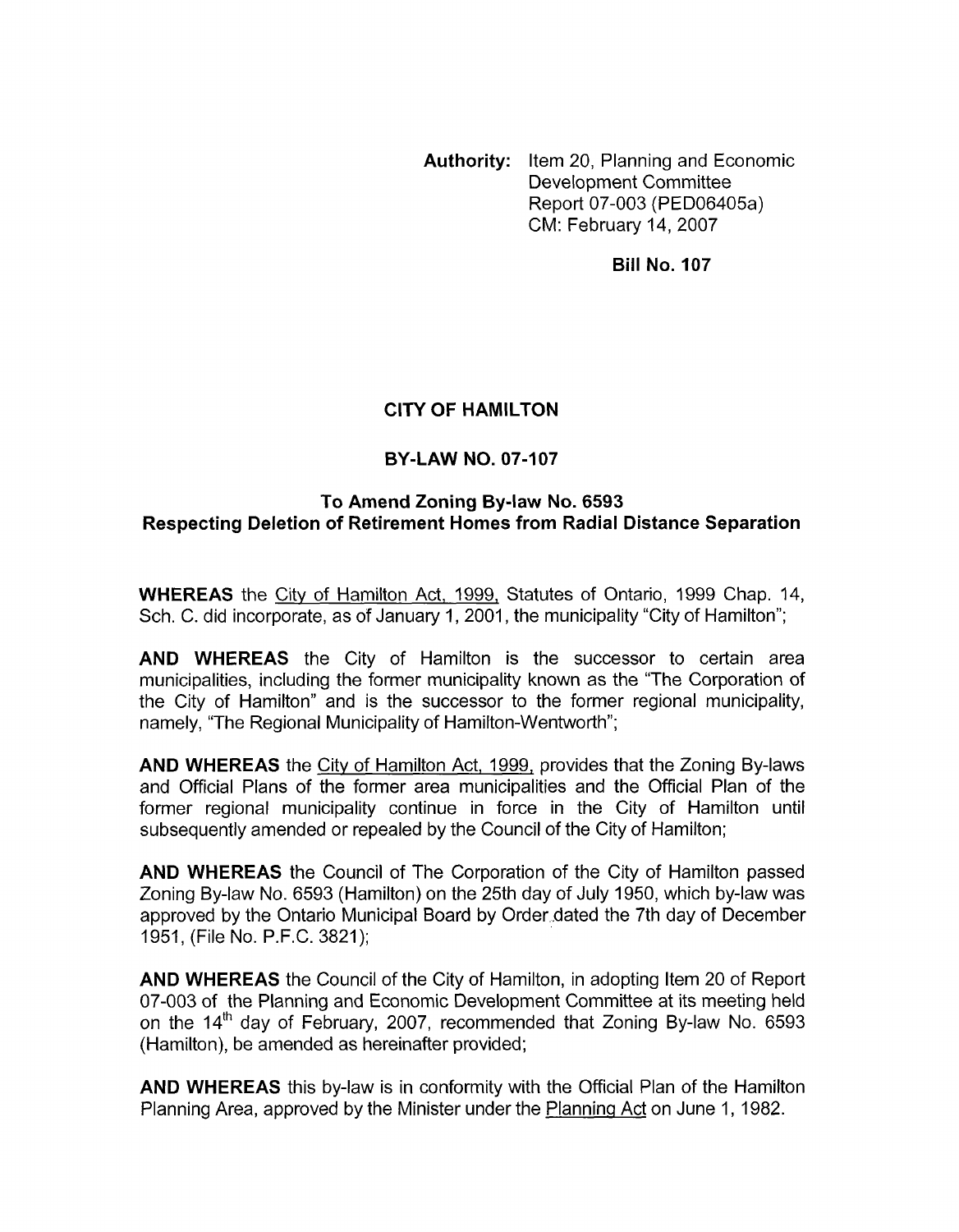**NOW THEREFORE** the Council of the City of Hamilton enacts as follows:

- $1<sub>1</sub>$ Section 8(5), of By-law 6593, is amended by deleting the words "retirement home".
- $2<sub>1</sub>$ Section 8(6), of By-law 6593, is deleted in its entirety and replaced with the following:
	- <sup>"</sup> (6) Where the radial separation distance from the lot line of an existing residential care facility is less than 300.0 metres to the lot line of any other lot occupied by a residential care facility, emergency shelter, corrections residence or correctional facility may be expanded or redeveloped to accommodate not more than the permitted number of residents."
- $3<sub>1</sub>$ Section 8A(5), of By-law 6593, is amended by deleting the words "retirement home".
- 4. Section 8A(6), of By-law 6593, is deleted in its entirety and replaced with the following:
	- **'6** (6) Where the radial separation distance from the lot line of an existing residential care facility is less than 300.0 metres to the lot line of any other lot occupied by a residential care facility, emergency shelter, corrections residence or correctional facility may be expanded or redeveloped to accommodate not more than the permitted number of residents."
- 5. Section 8B(5), of By-law 6593, is amended by deleting the words "retirement home".
- 6. Section 8B(6), of By-law 6593, is deleted in its entirety and replaced with the following:
	- *L'* (6) Where the radial separation distance from the lot line of an existing residential care facility is less than 300.0 metres to the lot line of any other lot occupied by a residential care facility, emergency shelter, corrections residence or correctional facility may be expanded or redeveloped to accommodate not more than the permitted number of residents."
- $7<sub>1</sub>$ Section 9(5), of By-law 6593, is amended by deleting the words "retirement home.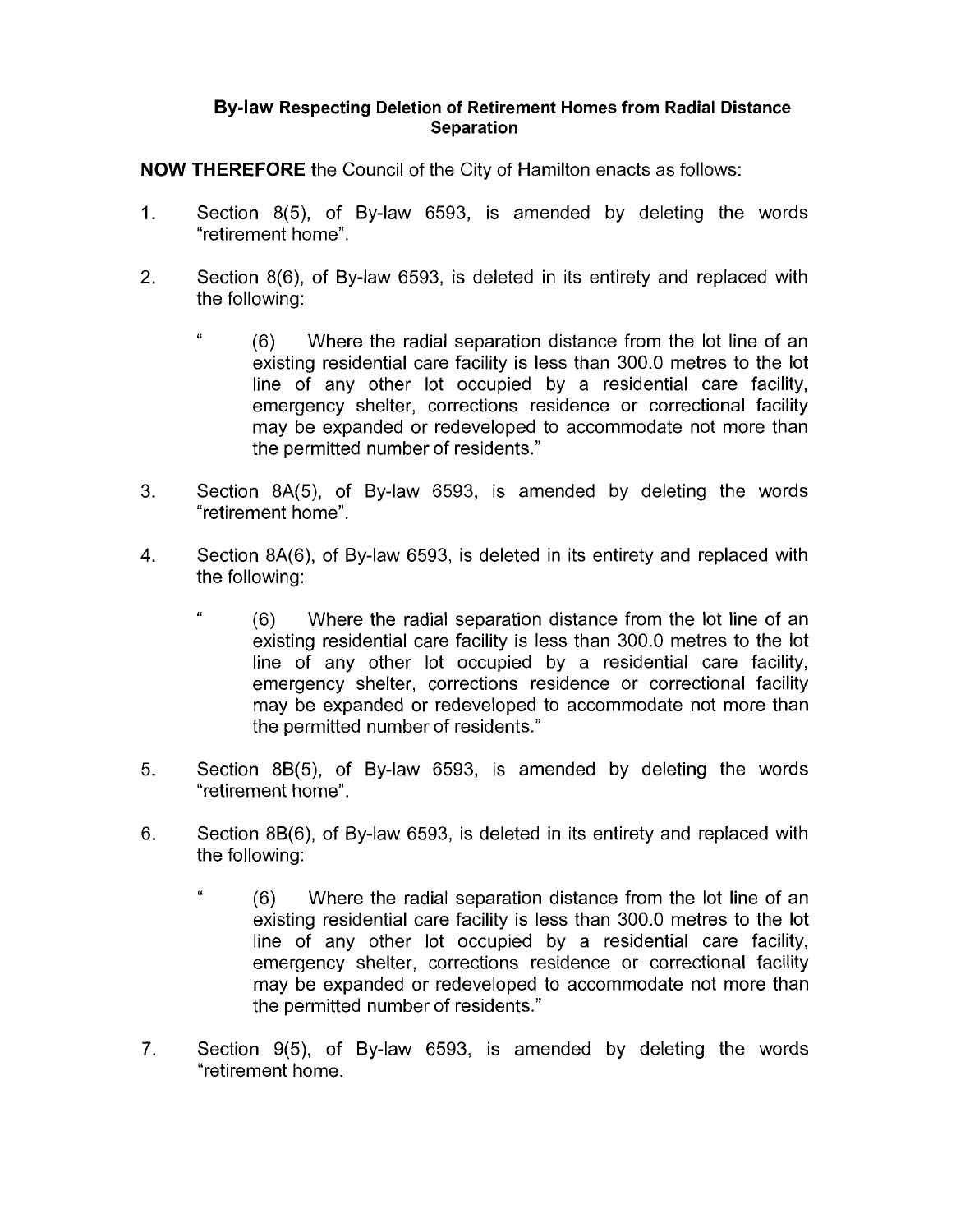- *8.* Section 9(6), of By-law 6593, is deleted in its entirety and replaced with the following:
	- **'I** (6) Where the radial separation distance from the lot line of an existing residential care facility is less than 300.0 metres to the lot line of any other lot occupied by a residential care facility, emergency shelter, corrections residence or correctional facility may be expanded or redeveloped to accommodate not more than the permitted number of residents."
- 9. Section  $9A(4)(e)1$ , of By-law 6593, is amended by deleting the words "retirement home".
- 10. Section 9A(4)(e)2., of By-law 6593, is deleted in its entirety and replaced with the following:
	- <sup>"</sup> (4)(e)2. Where the radial separation distance from the lot line of an existing residential care facility is less than 300.0 metres to the lot line of any other lot occupied by a residential care facility, emergency shelter, corrections residence or correctional facility may be expanded or redeveloped to accommodate not more than the permitted number of residents."
- 11. Section 10(6), of By-law 6593, is amended by deleting the words "retirement home".
- 12. Section 10(7), of By-law 6593, is deleted in its entirety and replaced with the following:
	- <sup>"</sup> (7) Where the radial separation distance from the lot line of an existing residential care facility is less than 300.0 metres to the lot line of any other lot occupied by a residential care facility, emergency shelter, corrections residence or correctional facility may be expanded or redeveloped to accommodate not more than the permitted number of residents."
- 13. Section 1OA(6), of By-law 6593, is amended by deleting the words "retirement home".
- 14. Section 1OA(7), of By-law 6593, is deleted in its entirety and replaced with the following:
	- <sup>"</sup> (7) Where the radial separation distance from the lot line of an existing residential care facility is less than 300.0 metres to the lot line of any other lot occupied by a residential care facility,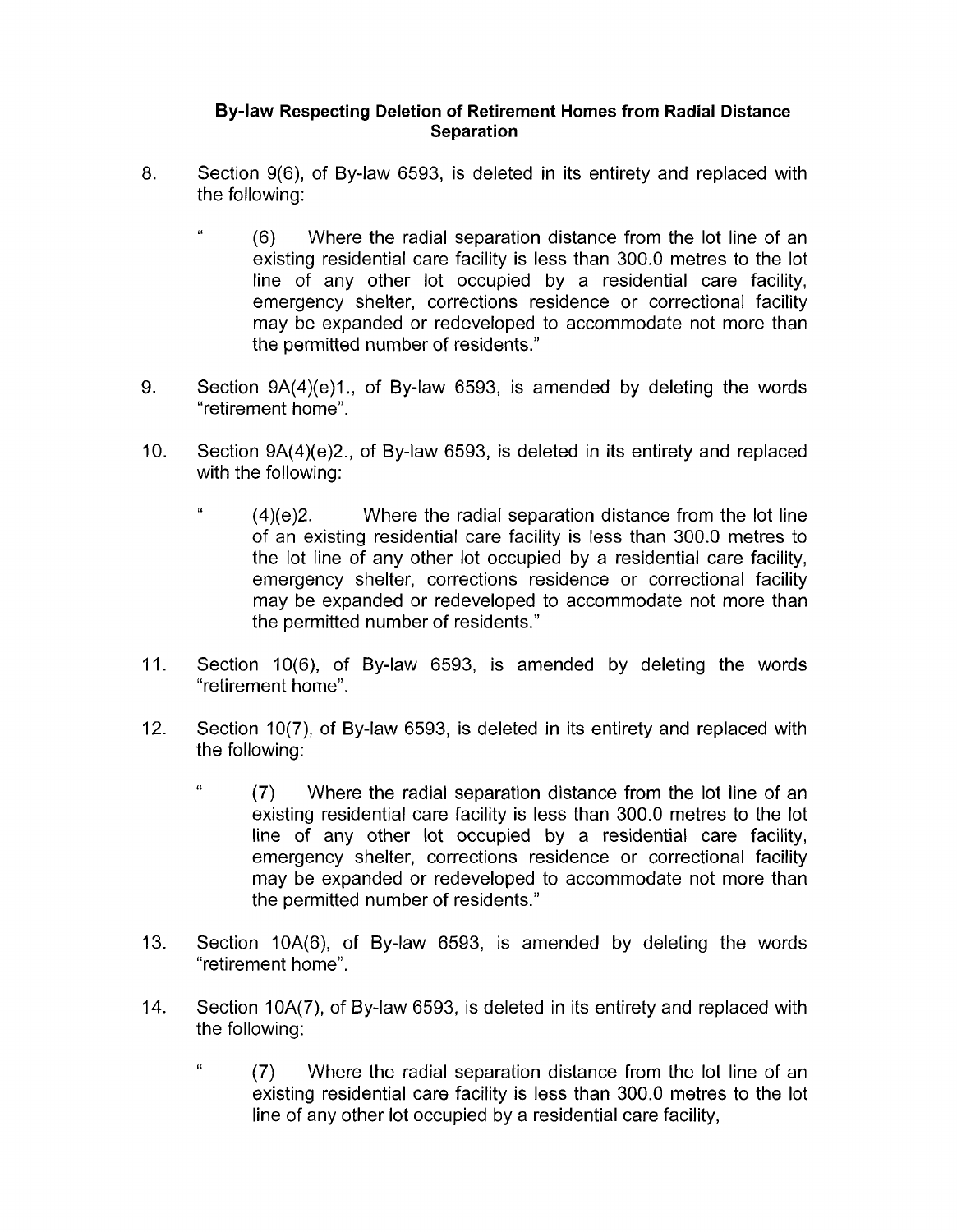emergency shelter, corrections residence or correctional facility may be expanded or redeveloped to accommodate not more than the permitted number of residents."

- 15. Section 10B(7), of By-law 6593, is amended by deleting the words "retirement home".
- 16. Section 108(8), of By-law 6593, is deleted in its entirety and replaced with the following:
	- <sup>"</sup> (8) Where the radial separation distance from the lot line of an existing residential care facility is less than 300.0 metres to the lot line of any other lot occupied by a residential care facility, emergency shelter, corrections residence or correctional facility may be expanded or redeveloped to accommodate not more than the permitted number of residents."
- 17. Section 10C(7), of By-law 6593, is amended by deleting the words " retirement home".
- 18. Section 10C(8), of By-law 6593, is deleted in its entirety and replaced with the following:
	- **6,** (8) Where the radial separation distance from the lot line of an existing residential care facility is less than 300.0 metres to the lot line of any other lot occupied by a residential care facility, emergency shelter, corrections residence or correctional facility may be expanded or redeveloped to accommodate not more than the permitted number of residents."
- 19. Section 11(7), of By-law 6593, is amended by deleting the words "retirement home".
- 20. Section 11(8), of By-law 6593, is deleted in its entirety and replaced with the following:
	- <sup>"</sup> (8) Where the radial separation distance from the lot line of an existing residential care facility is less than 300.0 metres to the lot line of any other lot occupied by a residential care facility, emergency shelter, corrections residence or correctional facility may be expanded or redeveloped to accommodate not more than the permitted number of residents."
- 21. Section 11A(7), of By-law 6593, is amended by deleting the words "retirement home".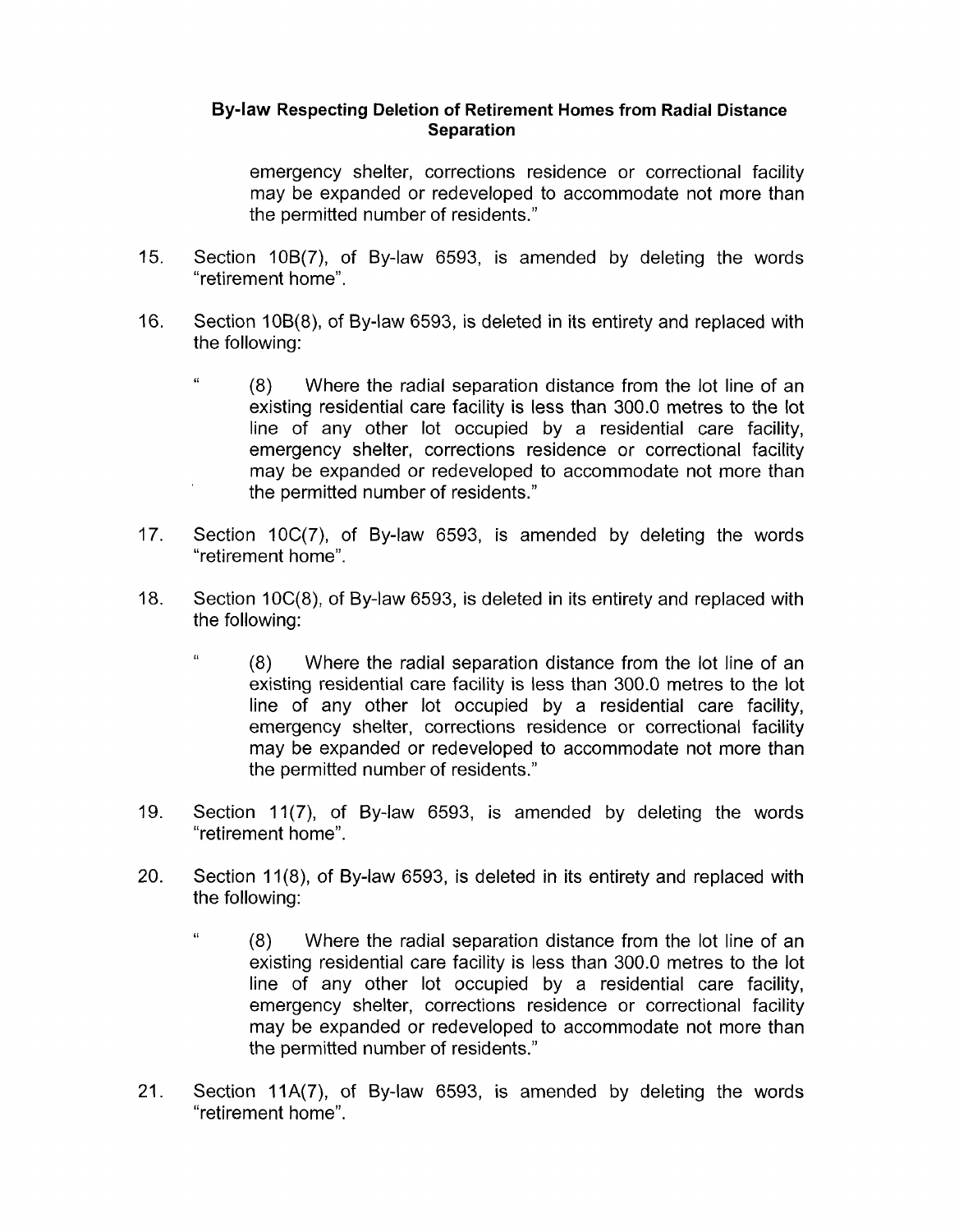- 22. Section 11A(8), of By-law 6593, is deleted in its entirety and replaced with the following:
	- <sup>"</sup> (8) Where the radial separation distance from the lot line of an existing residential care facility is less than 300.0 metres to the lot line of any other lot occupied by a residential care facility, emergency shelter, corrections residence or correctional facility may be expanded or redeveloped to accommodate not more than the permitted number of residents."
- 23. Section 11B(7), of By-law 6593, is amended by deleting the words "retirement home".
- 24. Section 11 B(8), of By-law 6593, is deleted in its entirety and replaced with the following:
	- <sup>"</sup> (8) Where the radial separation distance from the lot line of an existing residential care facility is less than 300.0 metres to the lot line of any other lot occupied by a residential care facility, emergency shelter, corrections residence or correctional facility may be expanded or redeveloped to accommodate not more than the permitted number of residents."
- 25. Section 11C(6), of By-law 6593, is amended by deleting the words "retirement home".
- 26. Section 11 C(7), of By-law 6593, is deleted in its entirety and replaced with the following:
	- **1'** (7) Where the radial separation distance from the lot line of an existing residential care facility is less than 300.0 metres to the lot line of any other lot occupied by a residential care facility, emergency shelter, corrections residence or correctional facility may be expanded or redeveloped to accommodate not more than the permitted number of residents.''
- 27. Section 13(5), of By-law 6593, is amended by deleting the words " retirement home".
- 28. Section 13(6), of By-law 6593, is deleted in its entirety and replaced with the following:
	- **I'** (6) Where the radial separation distance from the lot line of an existing residential care facility is less than 300.0 metres to the lot line of any other lot occupied by a residential care facility,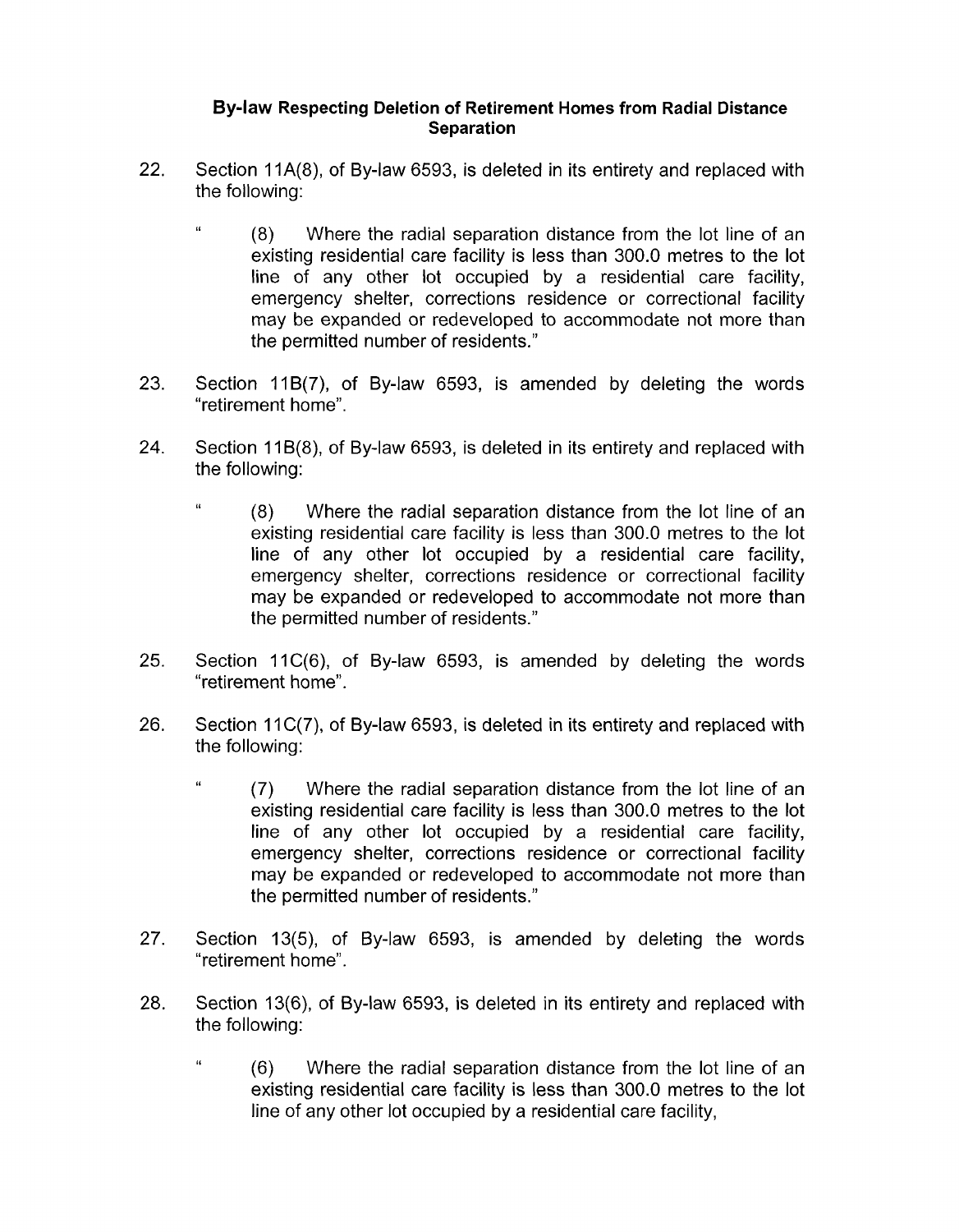emergency shelter, corrections residence or correctional facility may be expanded or redeveloped to accommodate not more than the permitted number of residents."

- 29. Section 13B(9), of By-law 6593, is amended by deleting the words "retirement home".
- 30. Section 13B(10), of By-law 6593, is deleted in its entirety and replaced with the following:
	- **Li** (10) Where the radial separation distance from the lot line of an existing residential care facility is less than 300.0 metres to the lot line of any other lot occupied by a residential care facility, emergency shelter, corrections residence or correctional facility may be expanded or redeveloped to accommodate not more than the permitted number of residents."
- 31. Section 14(7), of By-law 6593, is amended by deleting the words "retirement home".
- 32. Section 14(8), of By-law 6593, is deleted in its entirety and replaced with the following:
	- **1'** (8) Where the radial separation distance from the lot line of an existing residential care facility is less than 300.0 metres to the lot line of any other lot occupied by a residential care facility, emergency shelter, corrections residence or correctional facility may be expanded or redeveloped to accommodate not more than the permitted number of residents."
- 33. Section 15(6), of By-law 6593, is amended by deleting the words "retirement home".
- **34.** Section 15(7), of By-law 6593, is deleted in its entirety and replaced with the following:
	- <sup>"</sup> (7) Where the radial separation distance from the lot line of an existing residential care facility is less than 300.0 metres to the lot line of any other lot occupied by a residential care facility, emergency shelter, corrections residence or correctional facility may be expanded or redeveloped to accommodate not more than the permitted number of residents."
- 35. Section 15B(14b), of By-law 6593, is amended by deleting the words "retirement home".